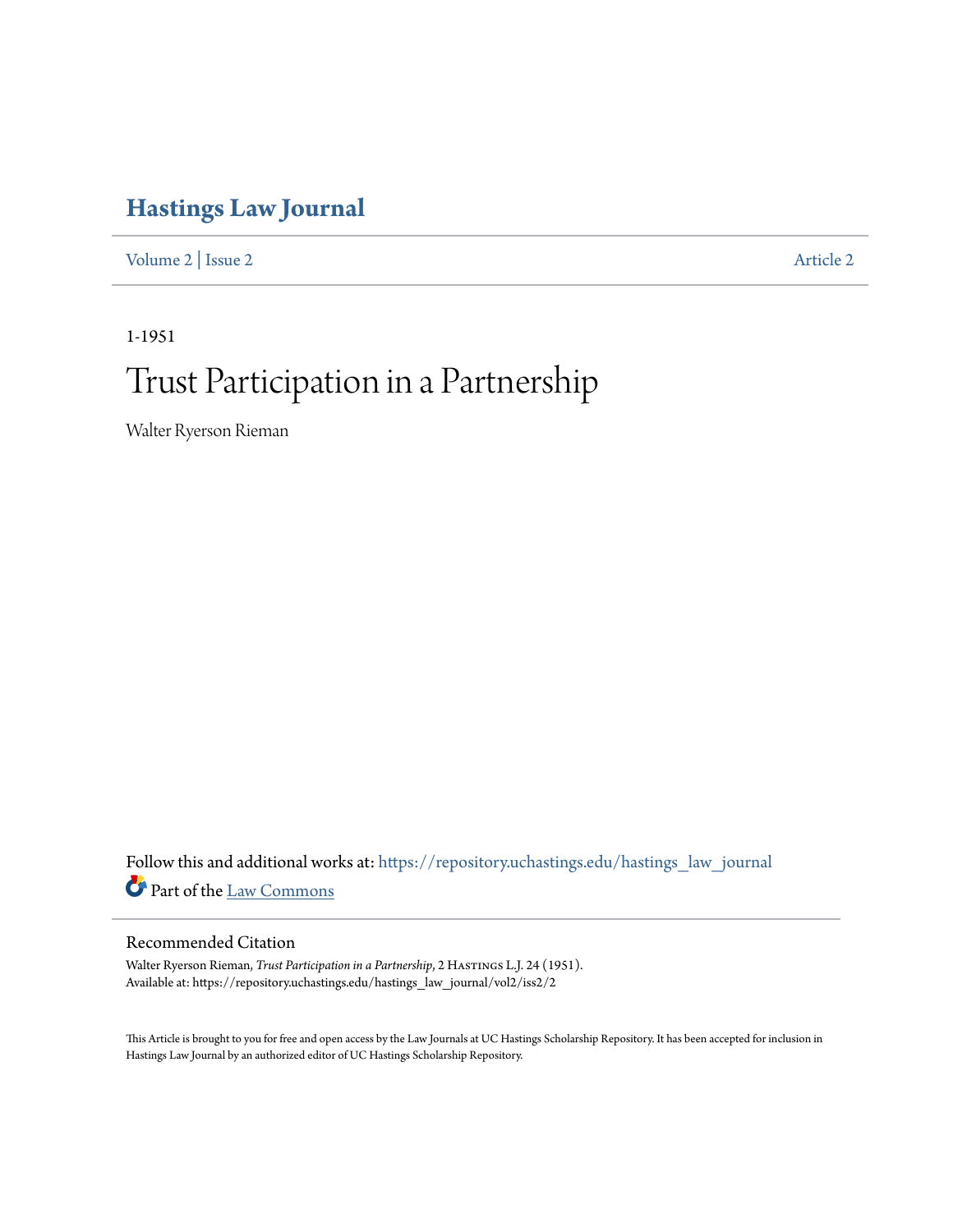#### TRUST PARTICIPATION **IN A** PARTNERSHIP

*By* WALTER RYERSON RIEMAN

#### *The Case and the Holding*

In *Hanson v. Birmingham,* 92 F. Supp. 33, the settlor-trustee-taxpayer sought the refund of taxes paid by him on income that he asserts should have been charged to the trust. Taxpayer contended that the trust *res* was the partnership member, and that consequently the income should have been assessed to it. The commissioner's position was that a trust *res,* due to a lack of legal capacity, is incapable of being a partner; that taxpayer, and not the trust, was the partner; and that therefore the income was correctly assessed to taxpayer. The issue was, "To what legal entity was this portion of the partnership income taxable?"

The court resolved the dispute in the commissioner's favor holding  $\cdot \cdot \cdot$  ... the ... trust was not a valid member of the partnership for federal income tax purposes. The holding . . . is determinative of the entire case."

## *The Dicta in the Decision*

In the decision rendered on July 29, 1950, Judge Graven, speaking for the United States District Court for the Northern District of Iowa, stated by way of dicta that a trust cannot be a valid member of a partnership for federal income tax purposes. It was stipulated that the court used the word trust to denote the trust property, trust estate, or trust subject matter itself; and not to denote the fiduciary relationship created, or the trustee, or the trust beneficiaries.

If the court's holding were based on the incapacity of the trust (using trust to mean the trust subject matter) to be a valid member of a common law partnership because the trust in that sense is not recognized at law as a distinct legal entity with legal capacity, and if the court confined itself to such statements, there would be a strong argument available to maintain its position. That argument would be that to participate in a partnership it is essential for the person so wishing to participate to have legal capacity; that the subject matter of a trust has no legal capacity, and consequently cannot possibly become a valid member of a partnership. Such an argument must be conceded to have merit. However, the court neither appeared to base its holding and statements upon that argument, nor did it limit its discussion to this objection to the participation of a trust in a partnership.

The court, instead, proceeded to discuss at length what it considered the insurmountable problem of the fundamentally different legal features of these two relationships (trust and partnership).

The court spoke particularly of the agent-principal and principal-agent relationship existent among partners, and then of the inability of a trust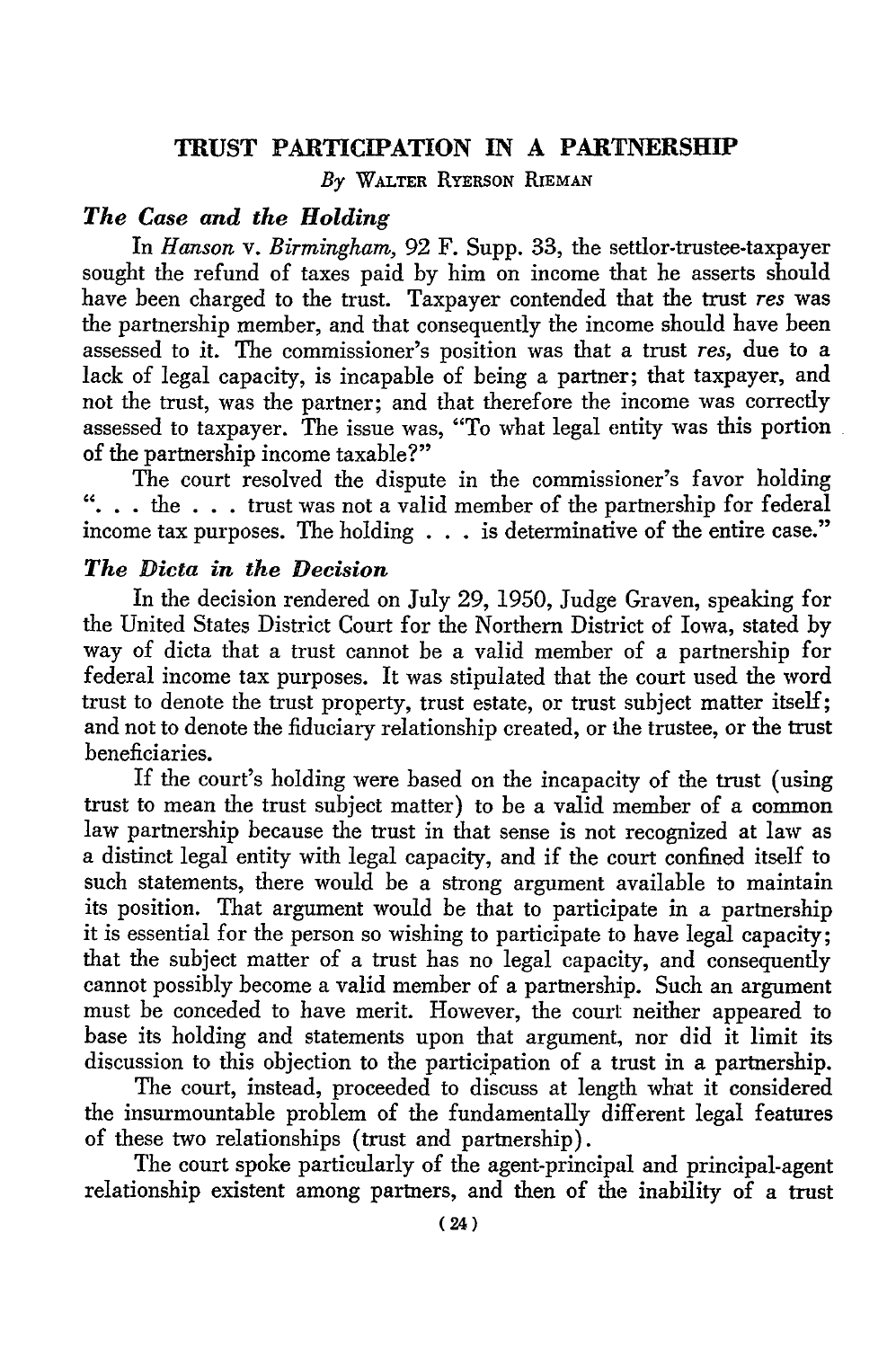to act other than through the medium of its trustee and his properly appointed agents, and the stringently restricted ability of trustees to properly delegate the exercise of their powers, as trustees, to others—that trustees can properly delegate their authority to others, only when a reasonably prudent business man, in the conduct of similar business, would employ agents or. servants. At the conclusion of these considerations the court stated that, in its view, there is an irreconcilable inconsistency between these two relationships, and that neither under the common law, nor under the present law of Iowa (Iowa has not adopted the Uniform Partnership Act, but has adopted the Uniform Limited Partnership Act) does a trust have the legal qualifications necessary to become a valid member of a partnership. The court's wording was

"It is the view of the court that under the common law a trust does not have the legal capacity to become a member of a partnership and that the same is true under the Iowa law. Therefore, if there is such a thing as a trust partner, it is peculiar to and indigenous to that field of law which might be termed the Internal Revenue Code field of law and it exists in that field and in no other field."

The court then proceeded to find that for federal income tax purposes a partnership is no different than a partnership for any other purpose, ergo it is the equivalent of a common law partnership. The court cited in support of this position Justice Frankfurter's concurring opinion in *Commissioner of Internal Revenue v. Culbertson,* 337 **U. S.** 733, and the law review article so interpreting that opinion written by Judson A. Crane, Dean Emeritus of the University of Pittsburgh Law School and a well-known writer in the field of partnership law.

The court's view is, therefore, to be interpreted to mean that a trust cannot, for any purpose, participate in a partnership.

The purpose of this article is to dispute the soundness of this doctrine because it is believed that a trust can participate in a partnership.

#### *An Examination of the Problem*

There are two main questions invloved, namely: Is an interest in a partnership a property interest which can be held in trust? Can a trustee in his personal capacity or as a representative be a partner?

The law of trusts postulates that any property which is recognized as valuable by a court of equity, whether legal or equitable, real or personal, so long as it is certain, can be the subject matter of a trust. An interest in a partnership is the right to share in the partnership profits and ari undivided interest in the realty and personalty owned by the group. An undivided interest has often been sanctioned as a trust *res,* and there would seem no difficulty from the point of view of property law in permitting it to be the trust *res.*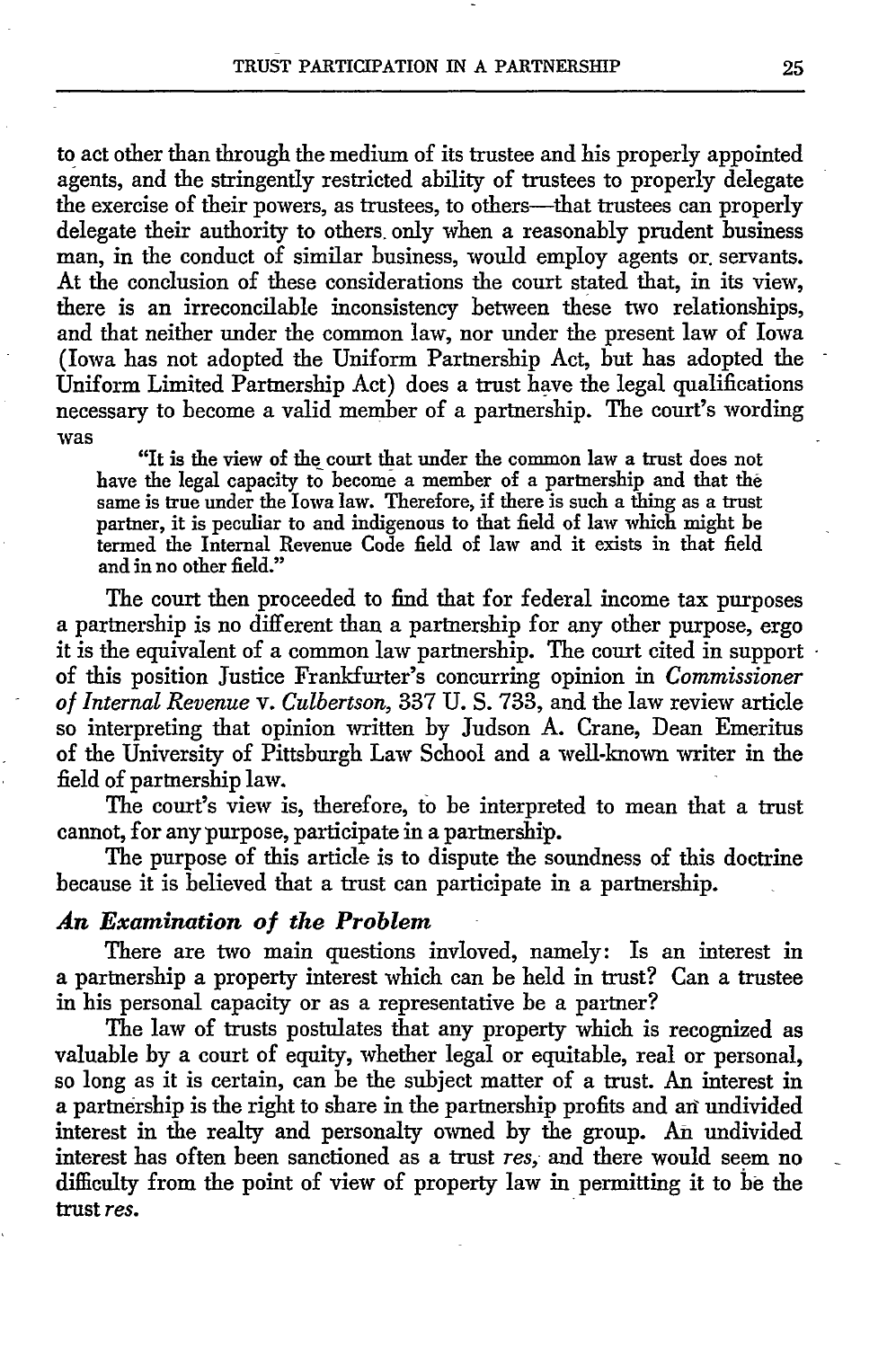It must be agreed that neither the trust subject matter, nor the intangible fiduciary relationship, can be the partner, because both lack legal personality. In most situations it would not be intended that the beneficiaries of the trust should become the partners. Assuming that the trustee will be the partner, the further question is whether the trustee is partner as John Doe (in an individual capacity) or as John Doe, as trustee (in a representative capacity). It would seem that either one of these entities could be made a partner by proper provisions in the partnership articles, and that normally it would be desirable to have John Doe as trustee be a partner, so as to free the individual property of Doe from control by the co-partners, as among the partners. However, it seems most valuable to discuss the problem here upon the supposition that the trustee becomes a partner in his individual capacity. This is because the law does not generally recognize the trustee in his representative capacity as a distinct legal entity. The trustee would be a partner, under a duty, enforceable in equity, to conduct himself in his position as a partner in a manner calculated to render the greatest benefit to the trust beneficiaries. The trustee-partner could pursue this course of action without finding himself in the position of trying to serve conflicting interests because any act which would serve the trust would also serve the partnership and vice versa.

The court in the Hanson case stated that it was "fundamentally alien" to the normal functions of an executor or an administrator for him to carry on a partnership business; however, this is commonly done with court approval where the will so directs. The court promulgated the general common-law rule as being that a corporation cannot become a partner because the agent-principal and principal-agent relationship of partners is inconsistent with control and management of the corporation by its officers and shareholders. Notwithstanding this, the Uniform Partnership Act (in force in 27 states) would seem to allow a corporation to become a partner by defining a "person" as including individuals, partnerships, corporations, and associations (Uniform Partnership Act, sec. 2) and defining a partnership thusly: "A partnership is an association of two or more persons to carry on as co-owners a business for profit." (U. P. A., sec. 6-1.) In support of this view, there is authority for corporations to be considered partners where their charters authorize such and the partnership participated in was one engaged in a business conforming to the corporate purposes (14 Minn. Law Review 769; Crane on Partnerships, sec. 9). This problem is largely one of the law of corporations, and its solution dependent on the provisions of the corporate charter. The court argued through the analogy of a trustee to an executor or administrator and of a trust to a corporation, that neither a trustee, nor a trust, is qualified to participate in a partnership. This line of argument seems patently unsound, and sufficiently refuted by the fore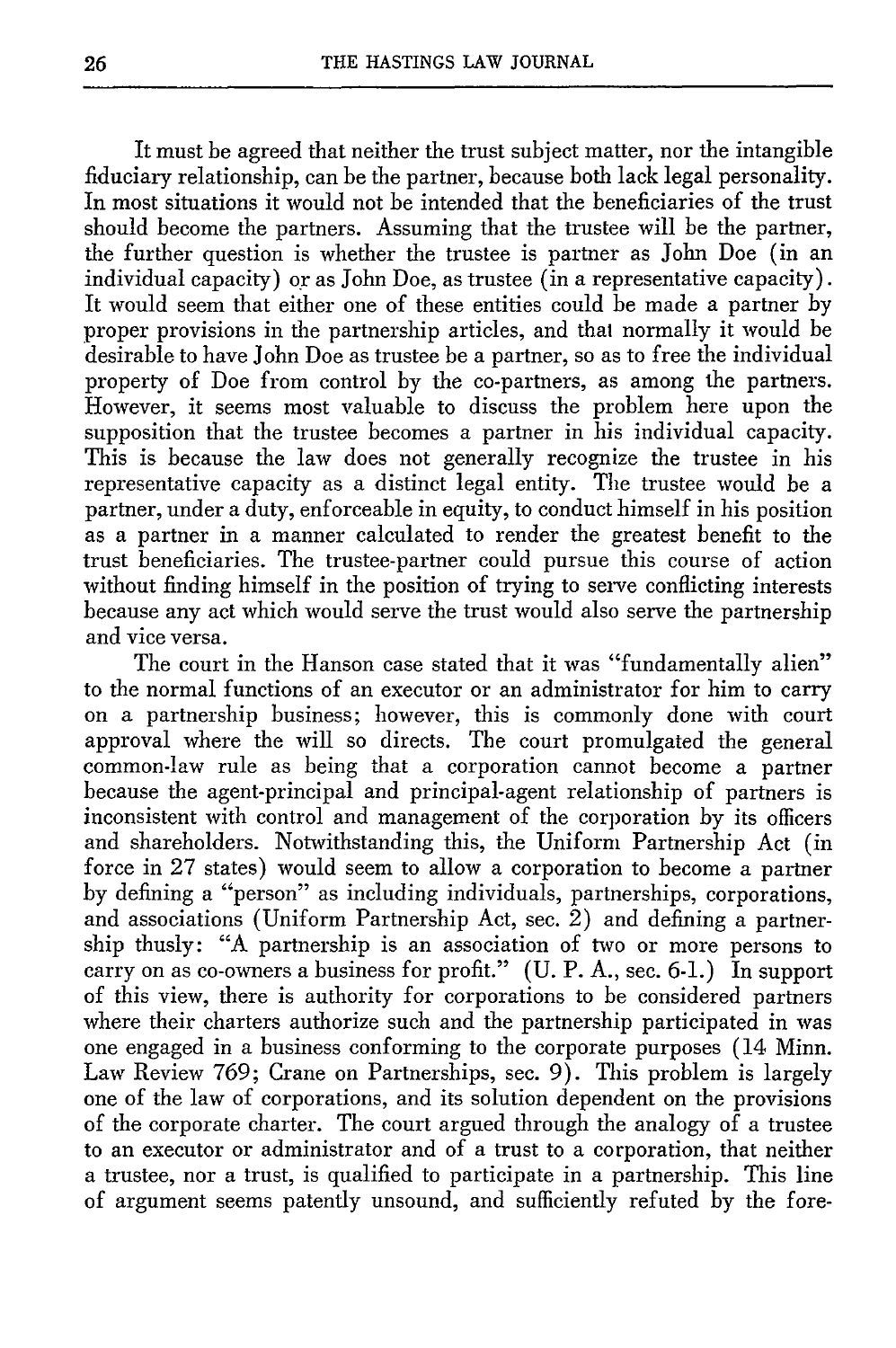going observations plus the fact that the executor-administrator and trustee and corporation and trust analogies are not particularly accurate. Additionally, a person should not be precluded from becoming a member of a partnership in his personal interest merely because he is a trustee.

#### *The Mutual Agency-Inability to Delegate Aspect of the Problem*

This writer does not concur in the view that the mutual agency relationship existent in a partnership, and the limited ability of a trustee to delegate his powers should prevent a trust from participating in a partnership.

One mode of operation would be to have the trustee become a limited or special partner in the partnership with no powers of management and with liabilities limited to those assets in the hands of the partnership at the trust's inception. The trustee would not be liable for this loss, should it result, because he would be in no way responsible for the investment, and by express statement in the trust instrument would have been authorized to continue it. Cases specifically recognizing such a relationship as proper are: *In re Marcuse and Company,* 263 **U.** S. 553; *Crehan v. McGargle,* 234 **N.** Y. 67; and *Stern,* 15 Tax Court, number 71.

Another scheme, particularly feasible in the case of a family partnership, which is where this type of problem most often arises, would be to designate all the partners as the trustees. The problem of the ability of the partners to act for the trust would be solved, and the additional problem of the requirement that joint trustees act in unison could be solved by having the important, as contrasted to mere ministerial, partnership business carried on only by unanimous decisions. This latter policy would somewhat drastically curtail the conveniences attendant on the ability of the partners to act as mutual agents, and could not be insisted upon by any partner or by the partnership articles, but in a family partnership it should be a procedure easily effectuated by common consent. An alternative arrangement would be the designation of the trustee-partner by the partnership as the managing partner. This would solve not only the mutual-agency and inability-todelegate problems, but also the acting in unison problem.

Even in the instance of a non-family partnership where the trustees and partners are not identical the difficulties do not seem so great that they cannot be overcome by judicious drafting of the trust instrument and the articles of partnership. While the articles of partnership cannot exempt any general partner from individual responsibility for partnership obligations when the partnership assets are insufficient to meet partnership liabilities, the articles can provide how such losses are to be borne among the partners themselves. Thus, the trustee-partner could be stated to be entitled to exoneration by, or indemnity from, the other partners for losses suffered by him, personally, by reason of his participation in the partnership on behalf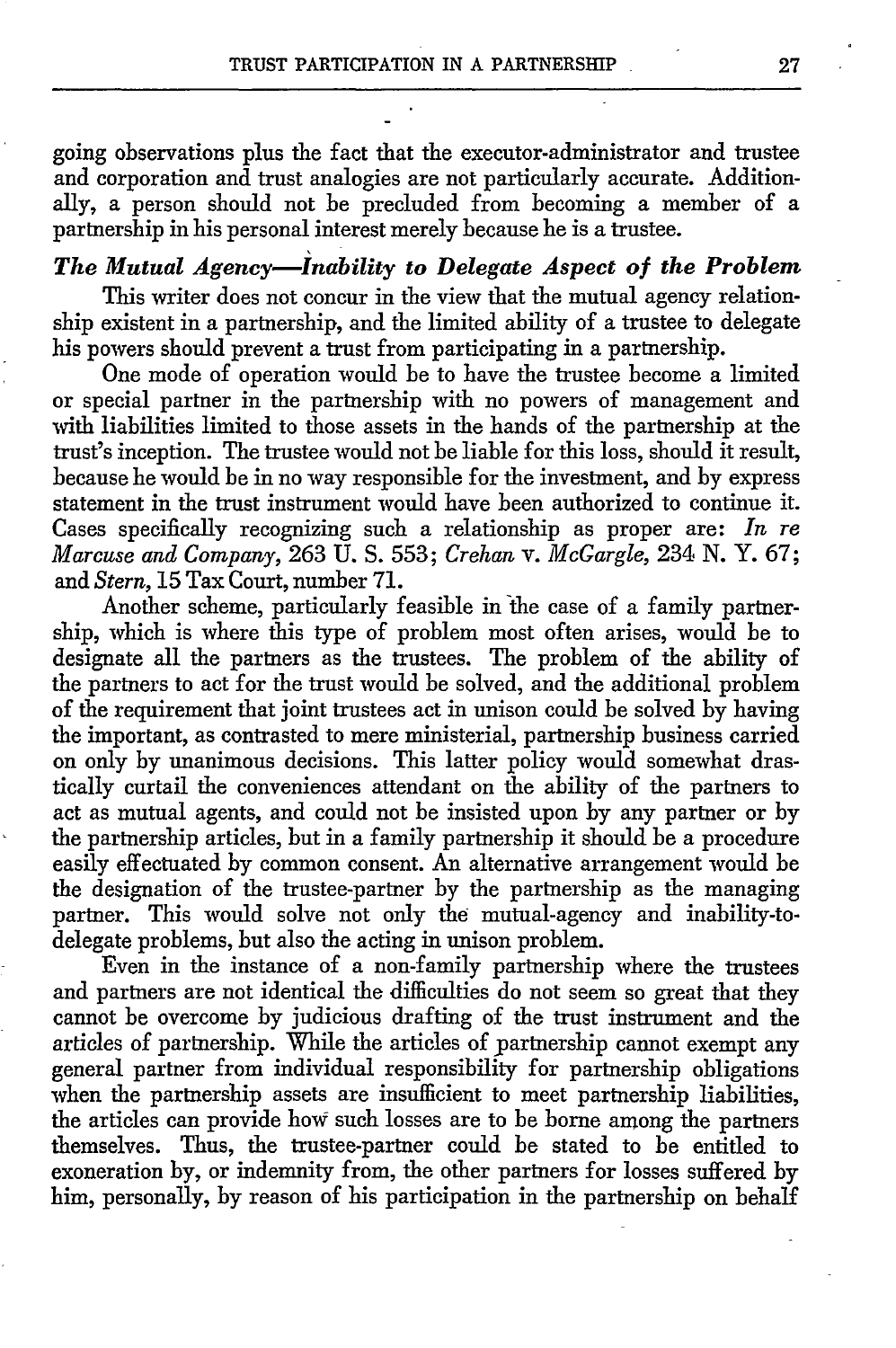of the trust. The trust indenture could be drawn to state that the trustee was liable for breaches of trust only when the same were committed by him in bad faith. Thus, for an improper delegation of authority (to a partner) and the accompanying technical breach of trust the trustee would not be liable except under the stipulated circumstances. Likewise it could be provided that the trustee was to have extraordinary rights over against the trust for liabilities incurred by him in his participation in the partnership in the interest of the trust beneficiaries. Obviously the trust instrument should direct that the trustee become a member in the partnership for the benefit of the trust. Terms such as these, if included in the trust document, would make the trustee's position relatively secure against his suffering personal losses.

Even if these proposed terms were not embodied in the trust instrument and partnership articles, it does not seem that it should be said that it is impossible for the trustee to become a member of a partnership for the benefit of the trust. Although such a course might be extremely unwise for the usual trustee because the result might be to subject him to liability to the beneficiaries for technical breaches of trust where damage to the beneficiaries could be shown, and possible subjection of the trustee to claims against him personally for liabilities incurred by the partnership with no right in him for a claim of reimbursement from the trust due to his own breach of trust (where another partner incurred the partnership obligation). The fact is, however, that when such a combination is contemplated there is not usually an ordinary trustee. Most often, as in the Hanson case, there is a trustee, who for some reason, generally that of close consanguinal relation to the beneficiaries, is willing to assume all these risks. An additional factor protecting the trustee would be that in such situations it would seem likely that there would be a reluctance to press claims against him. Even when it is conceded that there are many dangers inherent in assuming such a trusteeship, and that it might be exceedingly imprudent for a person to do so, this is not a reason for arguing the impossibility of the arrangement, but rather it goes merely to the advisability of the trustee's consent to act as such.

If a settlor desires and directs such a situation, it would seem that the beneficiaries would have no ground for complaint.

No rule in the law of partnerships would prohibit the trustee in his personal capacity from being a member of the partnership as a limited partner-nor is there any legal barrier to the partners all being made trustees of the trust, or the trustee-partner being the managing partner. Finally, there would be no objection to the third alternative of the trustee being a partner in the interest of the trust, if the other partners would be willing to accept him as such.

It is, of course, axiomatic that before the trustee could become a partner,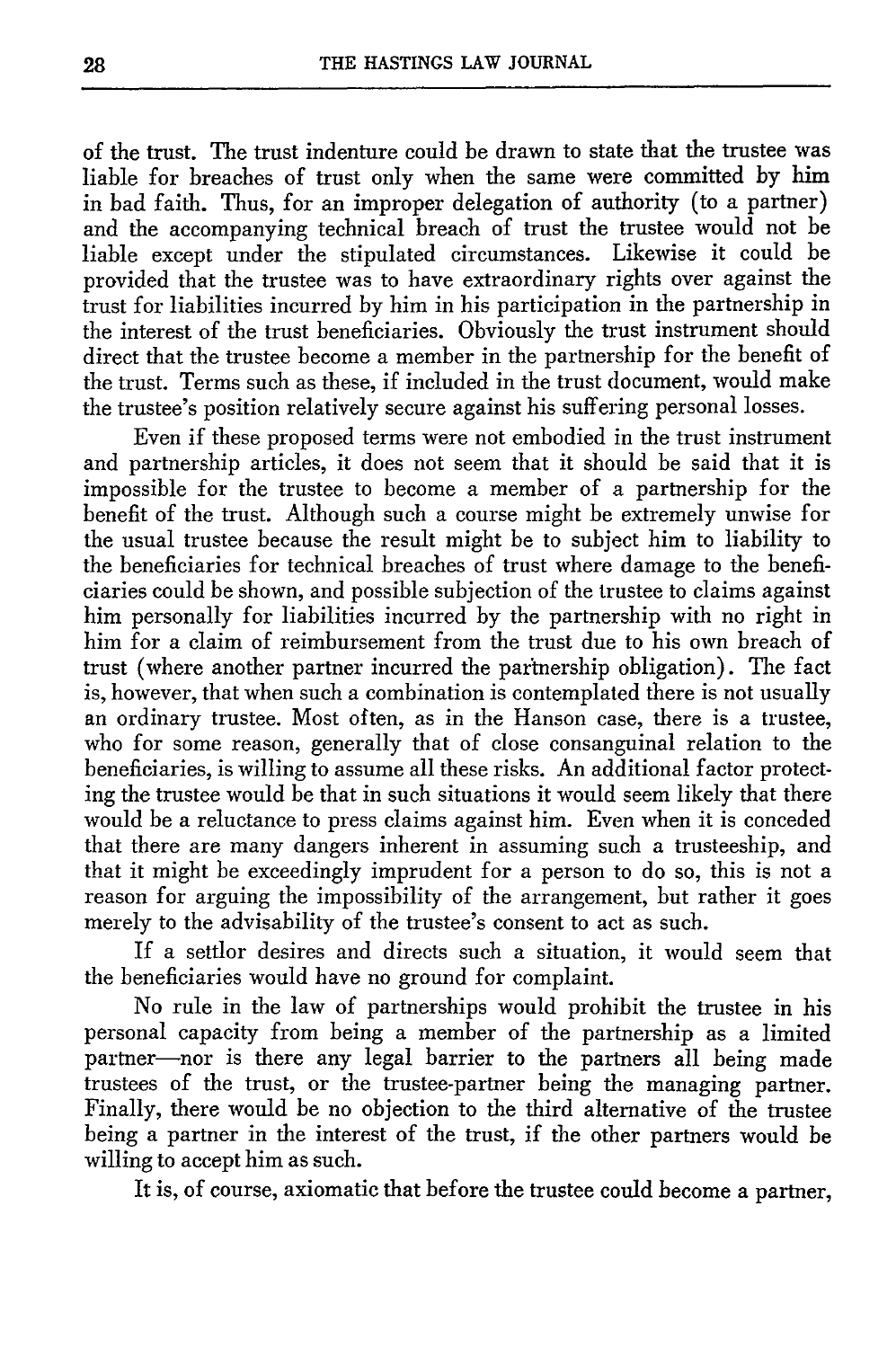under any arrangement, the consent of all the partners would have to be obtained.

In a family partnership consent would doubtlessly be a mere formality. In a non-family partnership the participation of the trustee as a partner would not be in any way detrimental to the firm if he were a man of personal wealth so as to be able to meet any obligation which might be assessed against him by reason of the firm's liabilities; and so, too, if the trustee possessed a right over against the trust for his liabilities arising from his participation in the partnership, because this right over would be available to the personal creditors of the trustee-partner who were his creditors due to his status as a partner.

Only where the trustee is not a man of private means, and where there is no right over against the trust, would the other partners hesitate to consent to his inclusion. The deterrent factor would be that his inclusion might be detrimental to the credit of the partnership. However, such a detrimental effect would occur only if those assessing the credit of the partnership did so not only on the basis of the financial solidarity of the partnership, but also on the financial standing of the individual partners. The likelihood of such an analysis by prospective clients is small, and even if it were made the total damaging effect on the partnership would probably not be great.

The consent problem is again one which goes, not to the possibility in law of the relationship, but only to the probability and advisability of creating it.

The effort to make an interest in a partnership trust property could be either by a declaration by a partner that he held all or part of his interest in the partnership in trust; or by an attempt to transfer to a third person as trustee a part or all of the partner's interest. In both cases it would seem that by such declaration or transfer the partnership would be terminated and that a new partnership would have to be formed. This would seem most prudent in order to allow the partnership articles to be redrawn as above suggested, but the new partnership might be created impliedly by the old partners going on in the business with the trustee.

While it is not contended that there are a great many situations where the establishment of such a relationship will be particularly valuable due to the risks assumed by the trustee and the non-trustee partners, it is suggested that there are problems which could be solved advantageously by this combining of partnership and trust. Specifically, this could be an extremely desirable arrangement to the settlor by enabling him to avoid excess profits taxes on his business profits (in switching to this type of partnership from a corporation), to reduce his personal income taxes, and by enabling him to give selected beneficiaries an interest in the business